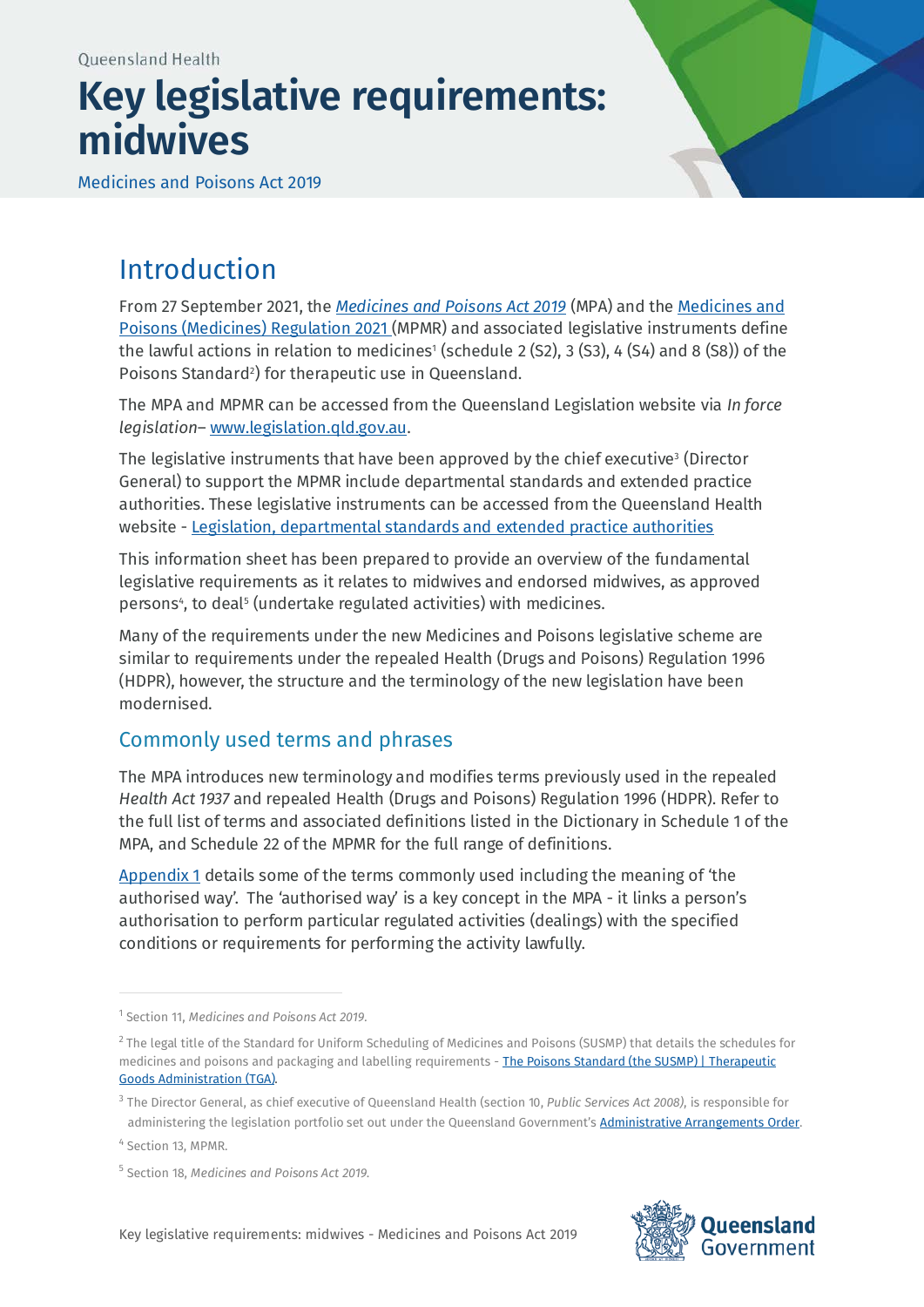# Authorisation to deal with medicines

Schedule 7, Part 2 of the MPMR, sets out the types of activities (dealings), the medicines and the scope<sup>[6](#page-1-0)</sup> for dealing with the medicines that may be carried out by 'approved persons' who are:

- midwives (Division 2).
- endorsed midwives (Division 3).

The MPMR specifies the circumstances, scope and supervision arrangements for when students may possess and administer medicines while training to obtain a qualification as a midwife<sup>7</sup>.

# Extended practice authority – midwives

The new scheme introduces an authority known as an 'Extended Practice Authority' (EPA). The MPA (section 232(4)) enables the Director General to make EPAs to state the places or contexts an approved person may undertake additional regulated activities with medicines. EPAs impose conditions on dealings with the medicines specified and may require a person to hold particular qualifications or training. In making an EPA, consideration has been given to a range of factors such as community need, any risks associated with the proposed dealing with the medicines, and the governance capability of the entity the approved person works for (see MPMR Chapter 9, Part 1).

The term EPA has a discrete meaning within the legislative scheme. EPAs allow authorisation to be provided to deal with particular medicines for particular circumstances within conditions such as administering specified prescription-only (S4) medicines to a patient without a prescription when the general requirement is that administration of an S4 medicine is only on a prescription. The name 'extended practice' refers to the authority, it does not define the professional practice of the approved person authorized under the EPA as 'extended practice'.

Schedule 7, Part 2 of the MPMR establishes the [Extended Practice Authority -](https://www.health.qld.gov.au/__data/assets/pdf_file/0026/1108943/epa-midwives.pdf) midwives. The EPA replaces the 'Drug Therapy Protocol – Midwives' made under the repealed HDPR.

# Prescribing medicines – endorsed midwives

Schedule 7, Part 2, Division 3 authorises endorsed midwives to prescribe, orally or in writing, including electronic prescriptions<sup>[8](#page-1-2)</sup> and medication chart prescriptions, to administer, dispense or give a treatment dose of medicine, except for restricted medicines<sup>[9](#page-1-3)</sup> for the treatment of a person.

As such, endorsed midwives must comply with the requirements for prescribing medicines, as detailed in Chapter 4, Part 6 of the MPMR to ensure their prescribing activity is conducted in the 'authorised way'.

<span id="page-1-0"></span><sup>6</sup> *Scope of dealing* may include the circumstance, purpose, extended practice authority or other matter for dealing with medicines.

<span id="page-1-1"></span> $<sup>7</sup>$  Schedule 13, Part 7 (trainee health practitioner) of the MPMR.</sup>

<span id="page-1-2"></span><sup>8</sup> Section 83 of the MPMR.

<span id="page-1-3"></span><sup>&</sup>lt;sup>9</sup> Schedule 2, Part 1 of the MPMR.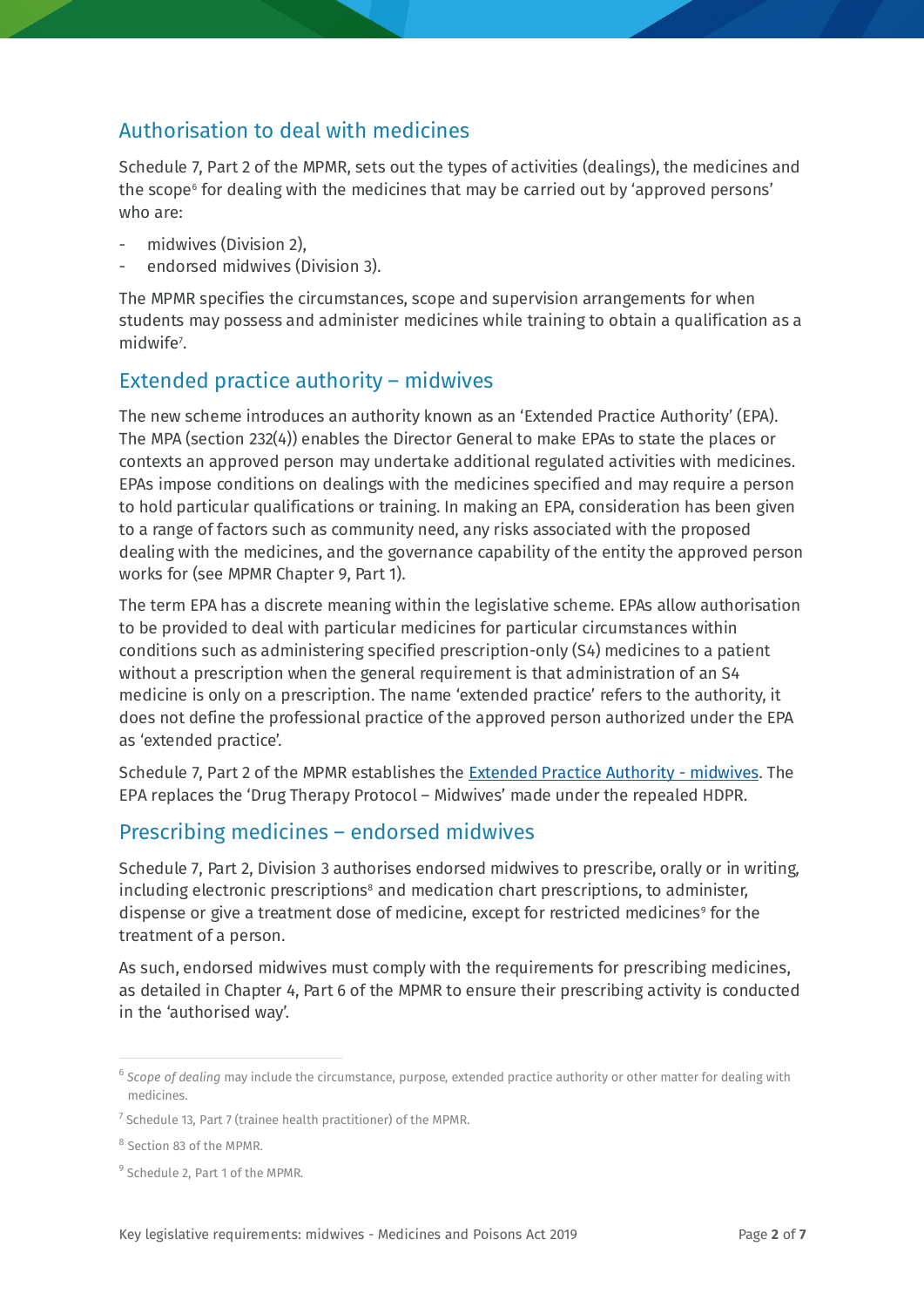When prescribing monitored medicines, endorsed midwives must comply with the [Departmental standard -Monitored medicines.](https://www.health.qld.gov.au/__data/assets/pdf_file/0029/1108937/ds-monitored-medicines.pdf)

Endorsed midwives (as prescribed in Schedule 18, Part 1 of the MPMR) must check the monitored medicines database<sup>[10](#page-2-0)</sup> [\(QScript\)](https://www.health.qld.gov.au/clinical-practice/guidelines-procedures/medicines/real-time-reporting/about-qscript) before prescribing or giving a treatment dose of a monitored medicine for a patient.

There are some important changes to the requirements for prescribing that endorsed midwives should be aware of:

- The MPMR now requires that all prescriptions for monitored medicines include the patients date of birth.
- A endorsed midwives may prescribe any Schedule 2, 3, or 8 medicine, other than a restricted medicine<sup>[11](#page-2-1)</sup>
- A prescription for an S8 medicine must still include the quantity to be supplied in words and numbers however a paper prescription for an S8 medicine that has been generated on a computer no longer needs to have the particulars handwritten on the prescription.
- Prescribers may not self-prescribe a high-risk medicine. High-risk medicines are listed in Part 2 of Schedule2 of the Regulation.
- A paper prescription that has been generated on a computer may not be amended once it has been printed. If an error is identified after a prescription has been printed, the error must be corrected in the prescribing software and a new prescription generated.

More detailed information about the requirements for issuing prescriptions can be found in the information sheet *Writing lawful prescriptions*.

# What is the difference between a prescription, a standing order and a clinical protocol?

A *prescription*[12](#page-2-2) is instruction provided by a person who is authorised to prescribe, orally or in writing, including electronic prescriptions $13$  and medication charts, to administer, dispense or give a treatment dose of medicine for the treatment of a person or animal. The MPMR includes requirements for a lawful prescription to administer a medicine such as a medication chart prescription (see Chapter 4 Part 6, Division 4). Like the HDPR, a prescriber who gives an oral prescription (e.g. a telephone order) for an S8 medicine must confirm that prescription in writing no later than the next business day (see section 100).

<span id="page-2-0"></span><sup>&</sup>lt;sup>10</sup> Refer to Chapter 7, Part 2 of the MPMR.

<span id="page-2-1"></span><sup>11</sup>Restricted medicines are listed in Part 1 of Schedule 2 of the MPMR

<span id="page-2-2"></span><sup>12</sup> Part 6 of the MPMR.

<span id="page-2-3"></span><sup>&</sup>lt;sup>13</sup> Section 83 of the MPMR.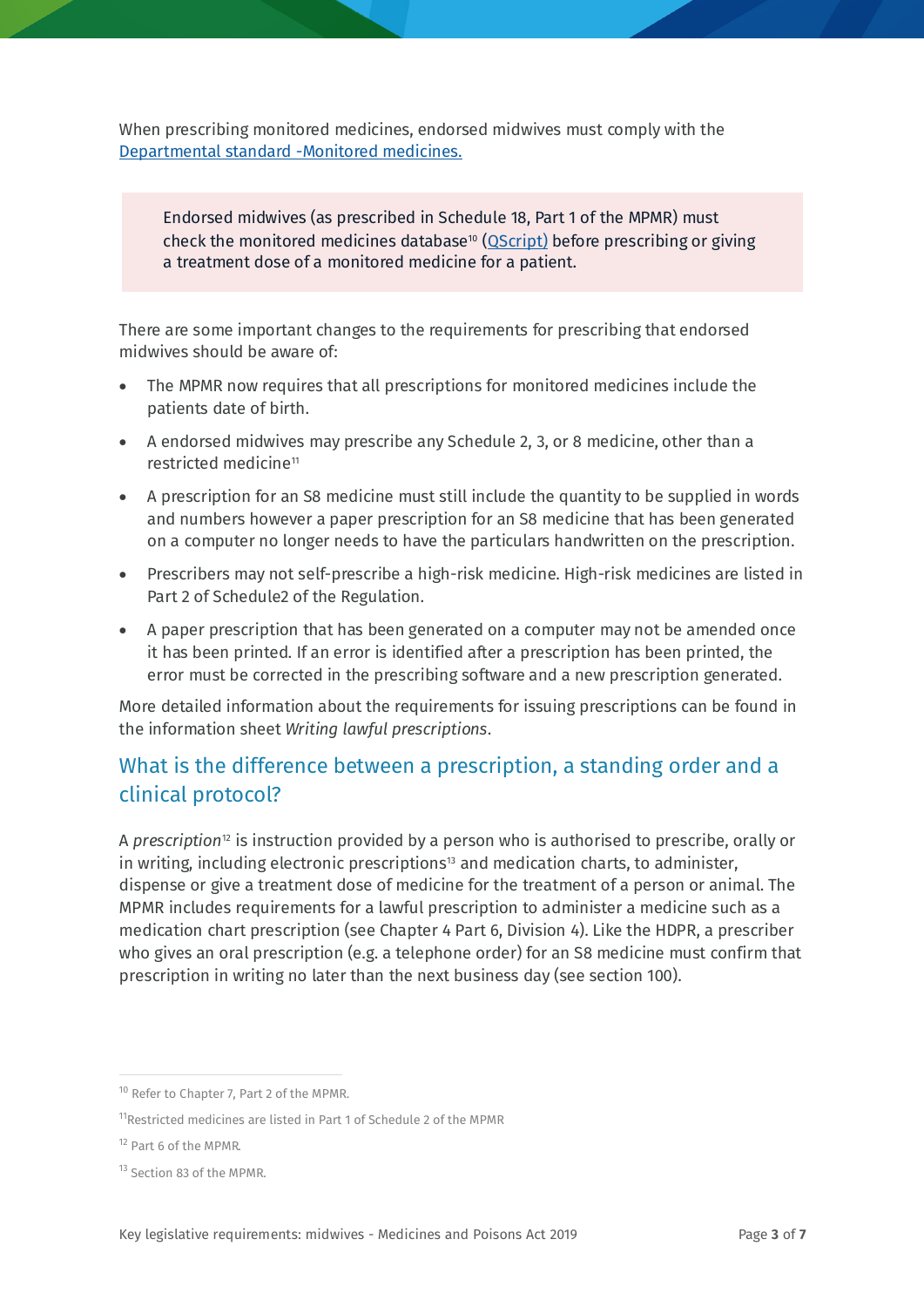A *standing order* is a document authorising a medicine to be administered or given as a treatment dose to a patient at a relevant institution<sup>14</sup> (aged care facility, hospital, prison or detention centre), *or* in stated circumstances at a particular services or places<sup>[15](#page-3-1)</sup> (making other standing orders) that are not a relevant institution. An approved person who administers a medicine on a standing order must make and keep a record of the administration (see section 141 of the MMMR). For more information on making a standing order, see Chapter 4, Part 7, Division 2 of the MPMR.

A *clinical protocol***[16](#page-3-2)** is a type of standing order applying in relation to a specified class of approved persons e.g. a nuclear medicine technologist, performing a procedure or diagnostic test at a place.

# Giving a treatment dose<sup>17</sup>

Midwives and endorsed midwives are authorised to give a treatment dose of medicines as detailed in Schedule 7, Part 2, Division 2 and 3 respectively. As such, they must comply with the requirements specified in Chapter 4, Part 9 of the MPMR to ensure this activity is conducted in the 'authorised way'. 'Giving a treatment dose' allows one or more doses to be given, for example, as a course of treatment.

A midwife or endorsed midwife who supplies (gives a treatment dose) of a S4 or S8 medicine to a patient must *attach a label to the medicine* [18](#page-3-4)and *make a record of the supply[19](#page-3-5)*.

A midwife who gives a treatment dose to fill a prescription for an S4 or S8 medicine may supply the quantity prescribed even if less than a manufacturer's standard pack. In order to fill the prescription, the quantity of medicine may be packaged into another container.

S2 and S3 medicines are to be supplied to patients in the manufacturers packaging which contains the information about how to safely administer and store the medicine.

# Expired prescriptions and medications

Midwives/endorsed midwives must not give a treatment dose or administer a medicine on a prescription that has expired<sup>20</sup>. From the date written. prescriptions for S2, S3 and S4 medicines are valid for *12 months*, while S8 medicine prescriptions are valid for *six months*.

**Expired medicines** - A treatment dose of a medicine must not be given if the date on the container or label indicates the medicine is beyond its use by date.

<span id="page-3-6"></span><sup>20</sup> Section 142 of the MPMR.

<span id="page-3-0"></span><sup>&</sup>lt;sup>14</sup> Chapter 4, Part 7, Division 2 of the MPMR.

<span id="page-3-1"></span><sup>15</sup> Section 104 of the MPMR.

<span id="page-3-2"></span><sup>16</sup> Section 101 of the MPMR.

<span id="page-3-3"></span> $17$  Distinct from 'dispense', to give a treatment dose of a medicine means to give one or more doses of the medicine to a patient to be taken at a later time.

<span id="page-3-4"></span><sup>18</sup> Section 134 of the MPMR.

<span id="page-3-5"></span><sup>19</sup> Section 136 of the MPMR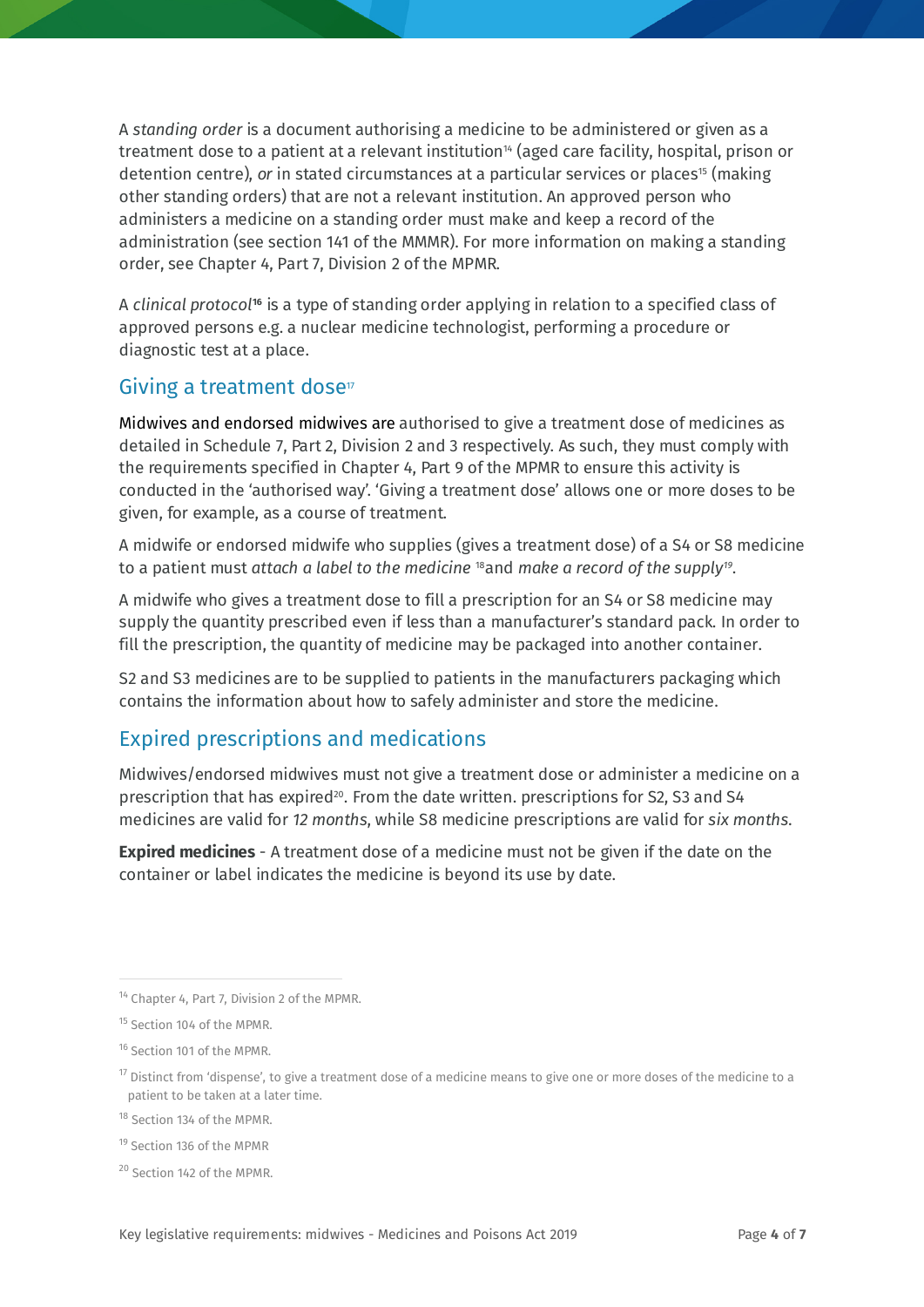### What is a substance management plan?

A substance management plan sets out how known and foreseeable risks associated with any dealing with a regulated substance are to be managed at the regulated place. A responsible person at a regulated place (Schedule 17, MPMR) must make a substance management plan that complies with the Department Standard – Substance Management [Plans for medicines.](https://www.health.qld.gov.au/__data/assets/pdf_file/0023/1108940/ds-substance-management-plans-medicines.pdf)

Midwives/endorsed midwives who are employed or contracted at a regulated place must comply with the requirements of the substance management plan approved for that place.

#### Other requirements

All midwives must comply with the storage, record-keeping, disposal and notification requirements (reporting to the chief executive) specified in the MPMR.

#### **Storage and record-keeping**

Medicines must be stored to maintain their integrity and limit the opportunity for diversion or unintended poisoning. The requirements for storing medicines are contained in Chapter 8 Part 2 of the MPMR and in th[e Departmental Standard: Secure Storage of S8 Medicines.](https://www.health.qld.gov.au/__data/assets/pdf_file/0031/1108939/ds-secure-storage-s8-medicines.pdf)

#### **Disposal of medicine waste (including S8 medicine waste)**

There are new arrangements for the destruction of S8 medicines in the MPMR. Unwanted or expired S8 medicines should not be sent to Forensic and Scientific Services, Queensland Health.

The MPMR stipulates the requirements for disposing of waste from diversion-risk medicines<sup>21</sup>, including S8 medicines. Most medicine waste may be sent to an approved waste management contractor for high temperature incineration.

If the waste is from an S8 medicine, it must first be destroyed<sup>[22](#page-4-1)</sup> (rendered unusable and unidentifiable) before being sent away for disposal. The specific requirements for destroying S8 medicines are detailed in the information sheet – *Disposal of S8 medicines waste.* 

#### **Reporting matters to the chief executive[23](#page-4-2)**

There are a number of reporting obligations for health practitioners to notify the chief executive<sup>[24](#page-4-3)</sup> under the MPMR, including the requirement to notify lost or stolen S8 medicines. The Queensland Health web page [Reporting medicines matters to the chief executive](https://www.health.qld.gov.au/system-governance/licences/medicines-poisons/reporting-medicines-matters) contains the suite of notification forms.

<span id="page-4-0"></span><sup>&</sup>lt;sup>21</sup> Chapter 4, Part 11 of the MPMR.

<span id="page-4-1"></span> $^{22}$ by an approved person and witnessed by another approved person, who are both authorised to dispose of diversionrisk medicines and destroy S8 medicines.

<span id="page-4-2"></span><sup>23</sup> The Director General, as chief executive of Queensland Health (section 10, *Public Services Act 2008)*, is responsible for administering the legislation portfolio set out under the Queensland Government's **Administrative Arrangements Order**.

<span id="page-4-3"></span> $24$  The Director General, as chief executive of Queensland Health.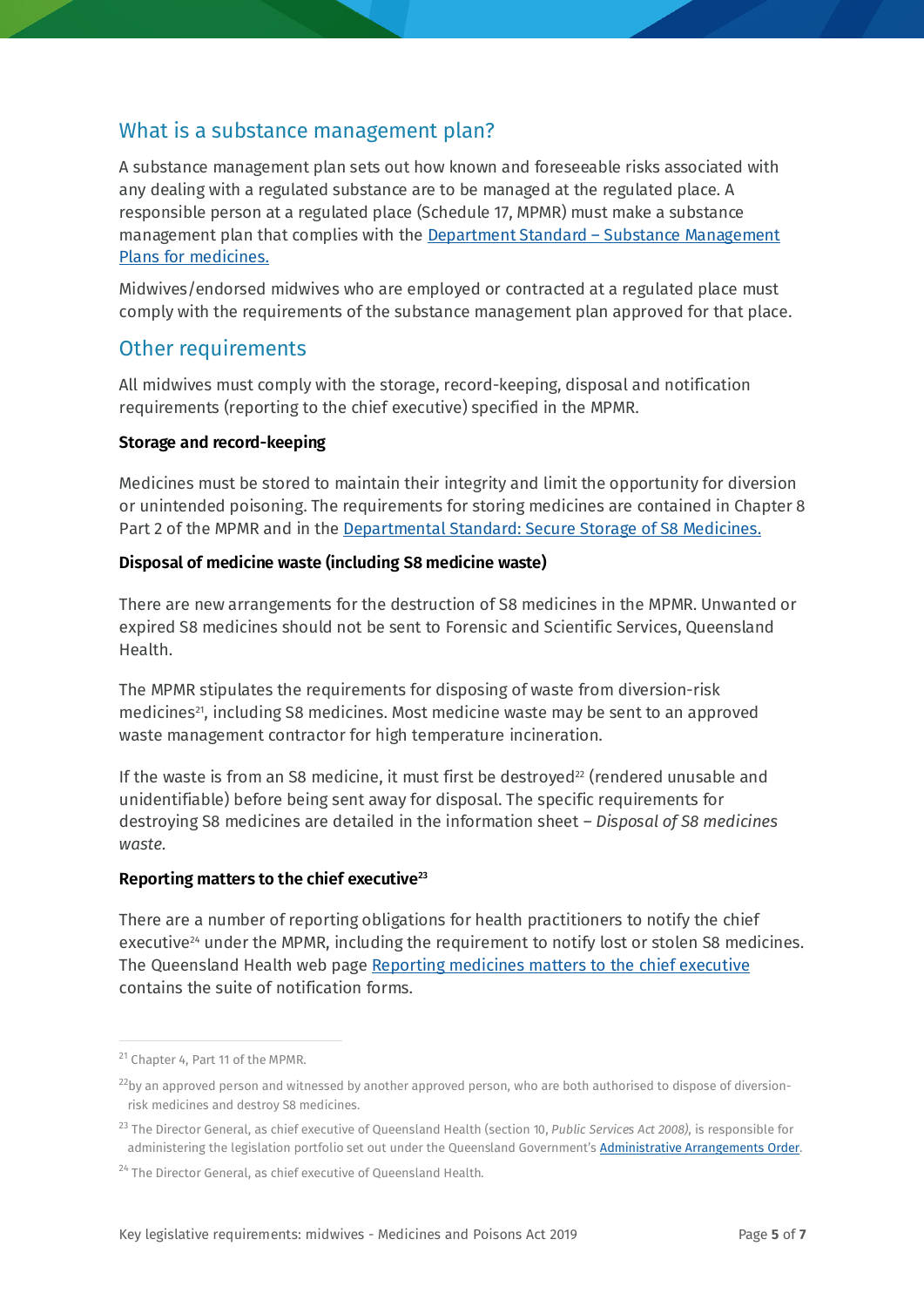# Additional resources

In addition to the linked resources referred to in this factsheet, other relevant documents, resources and information sheets may be accessed fro[m Factsheets and supporting](https://www.health.qld.gov.au/system-governance/licences/medicines-poisons/medicines-poisons-act/supporting-documents)  [documents.](https://www.health.qld.gov.au/system-governance/licences/medicines-poisons/medicines-poisons-act/supporting-documents)

# For further information

Healthcare and Regulatory Approvals Unit - [HARU@health.qld.gov.au](mailto:HARU@health.qld.gov.au)